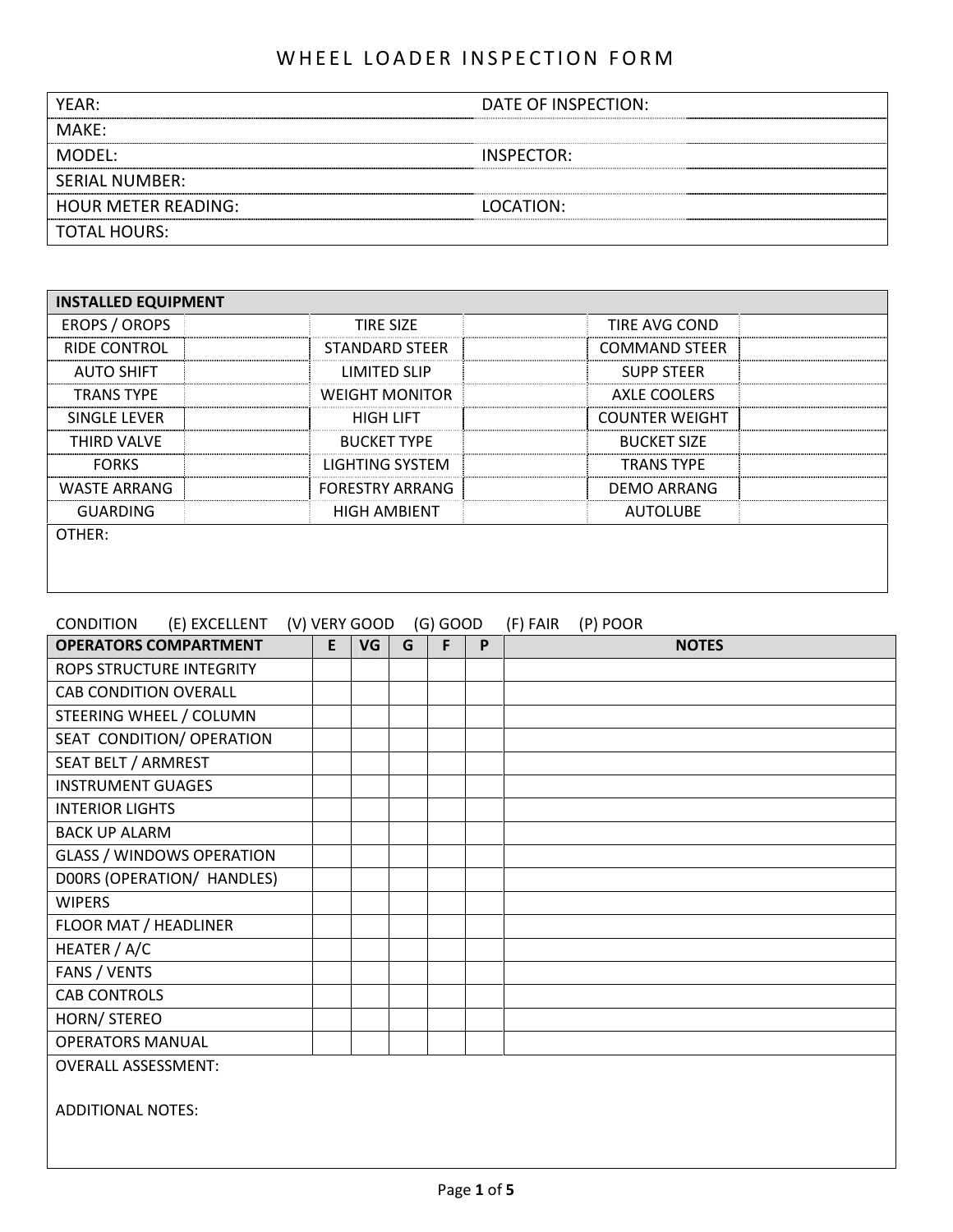| (E) EXCELLENT (V) VERY GOOD<br><b>CONDITION</b> |   |    |   | $(G)$ GOOD |   | (F) FAIR (P) POOR |
|-------------------------------------------------|---|----|---|------------|---|-------------------|
| <b>COSMETIC / EXTERIOR</b>                      | E | VG | G | F          | P | <b>NOTES</b>      |
| LADDERS / PLATFORMS                             |   |    |   |            |   |                   |
| STEPS / GRAB IRON                               |   |    |   |            |   |                   |
| <b>FENDERS</b>                                  |   |    |   |            |   |                   |
| HOOD CONDITION (OPEN/CLOSE)                     |   |    |   |            |   |                   |
| PAINT / DECALS                                  |   |    |   |            |   |                   |
| <b>COUNTERWEIGHT</b>                            |   |    |   |            |   |                   |
| <b>RADIATOR SHROUD</b>                          |   |    |   |            |   |                   |
| <b>UNDERNEATH</b>                               |   |    |   |            |   |                   |
| INSPECTION/ ENGINE DOORS                        |   |    |   |            |   |                   |
| <b>FRONT/ REAR LIGHTS</b>                       |   |    |   |            |   |                   |
| <b>CRANK CASE GUARD</b>                         |   |    |   |            |   |                   |
| <b>SHEET METAL</b>                              |   |    |   |            |   |                   |
| <b>DOOR LATCHES</b>                             |   |    |   |            |   |                   |
| <b>OVERALL ASSESSMENT:</b>                      |   |    |   |            |   |                   |
| <b>ADDITIONAL NOTES:</b>                        |   |    |   |            |   |                   |
|                                                 |   |    |   |            |   |                   |
|                                                 |   |    |   |            |   |                   |

| <b>CONDITION</b>           | (E) EXCELLENT |   | (V) VERY GOOD |   | $(G)$ GOOD |   | (F) FAIR | (P) POOR |              |
|----------------------------|---------------|---|---------------|---|------------|---|----------|----------|--------------|
| <b>STRUCTURAL</b>          |               | E | VG            | G | F          | P |          |          | <b>NOTES</b> |
| STRUCTURAL DAMAGE          |               |   |               |   |            |   |          |          |              |
| <b>MAIN FRAME CRACKS</b>   |               |   |               |   |            |   |          |          |              |
| STEERING CYLINDER PINS     |               |   |               |   |            |   |          |          |              |
| LIFT CYLINDER PINS         |               |   |               |   |            |   |          |          |              |
| <b>BUCKET PINS</b>         |               |   |               |   |            |   |          |          |              |
| <b>Z BAR CONDITION</b>     |               |   |               |   |            |   |          |          |              |
| <b>LOADER FRAME CRACKS</b> |               |   |               |   |            |   |          |          |              |
| ARTICULATION JOINT         |               |   |               |   |            |   |          |          |              |
| <b>TRUNION OSCILLATION</b> |               |   |               |   |            |   |          |          |              |
| <b>OVERALL ASSESSMENT:</b> |               |   |               |   |            |   |          |          |              |
|                            |               |   |               |   |            |   |          |          |              |
| <b>ADDITIONAL NOTES:</b>   |               |   |               |   |            |   |          |          |              |
|                            |               |   |               |   |            |   |          |          |              |
|                            |               |   |               |   |            |   |          |          |              |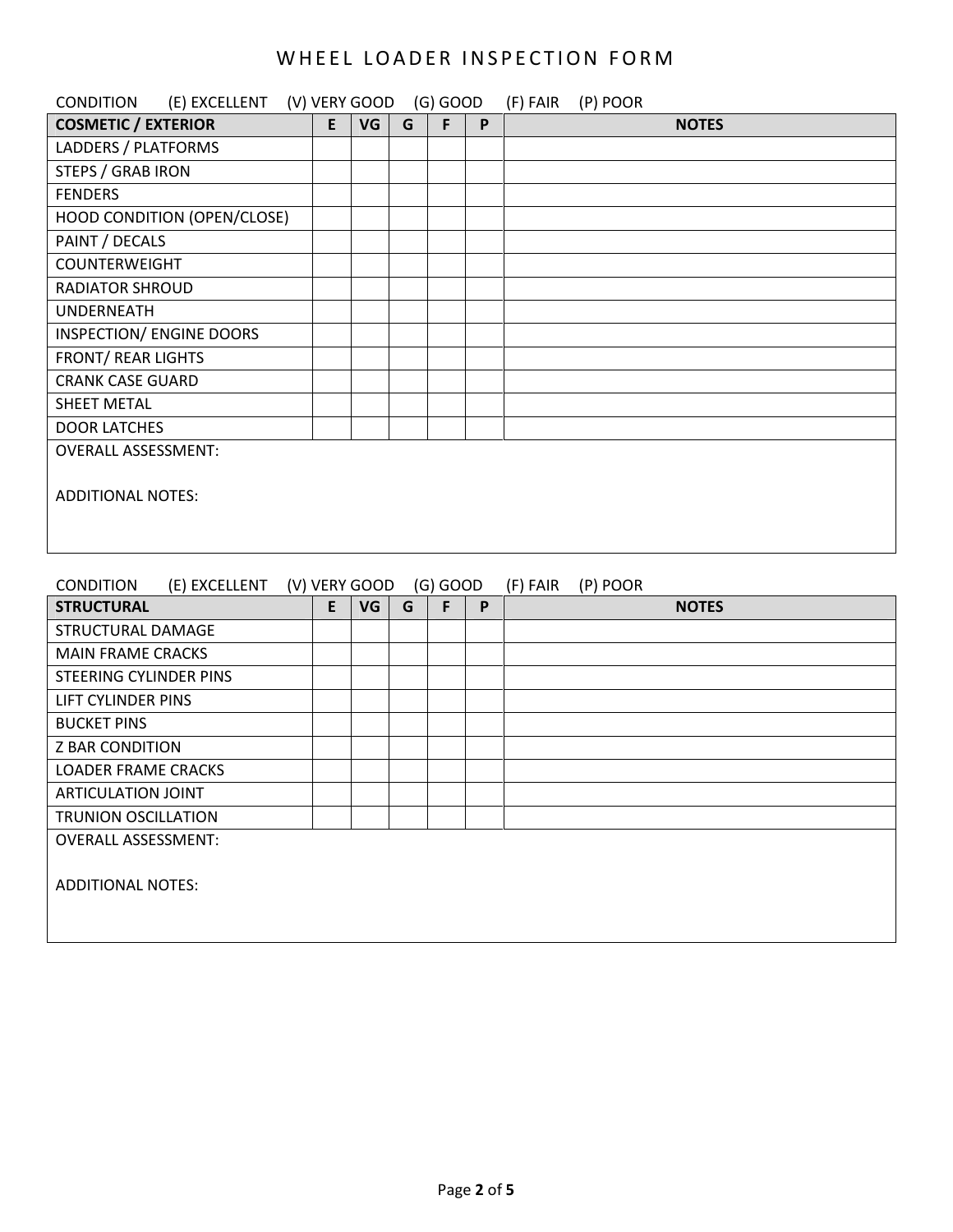| <b>CONDITION</b><br>(E) EXCELLENT (V) VERY GOOD |               |           |   | $(G)$ GOOD |              | (F) FAIR<br>(P) POOR |
|-------------------------------------------------|---------------|-----------|---|------------|--------------|----------------------|
| <b>BUCKET/ ATTACHMENTS</b>                      | E             | VG        | G | F          | P            | <b>NOTES</b>         |
| <b>BUCKET MAKE</b>                              |               |           |   |            |              |                      |
| <b>BUCKET TYPE</b>                              |               |           |   |            |              |                      |
| <b>BUCKET SIZE</b>                              |               |           |   |            |              |                      |
| <b>OVERALL CONDITION</b>                        |               |           |   |            |              |                      |
| <b>FLOOR</b>                                    |               |           |   |            |              |                      |
| <b>EDGE</b>                                     |               |           |   |            |              |                      |
| <b>BUCKET SIDE</b>                              |               |           |   |            |              |                      |
| <b>CUTING EDGE / TOOTH CONDITION</b>            |               |           |   |            |              |                      |
| QC MAKE                                         |               |           |   |            |              |                      |
| QC TYPE                                         |               |           |   |            |              |                      |
| QC OPERATION/CONDITION                          |               |           |   |            |              |                      |
| <b>ATTACH MAKE</b>                              |               |           |   |            |              |                      |
| ATTACH TYPE (IF APPLICABLE)                     |               |           |   |            |              |                      |
| <b>ATTACH SIZE</b>                              |               |           |   |            |              |                      |
| <b>ATTACHMENT CONDITION</b>                     |               |           |   |            |              |                      |
| <b>OVERALL ASSESSMENT:</b>                      |               |           |   |            |              |                      |
|                                                 |               |           |   |            |              |                      |
| <b>ADDITIONAL NOTES:</b>                        |               |           |   |            |              |                      |
|                                                 |               |           |   |            |              |                      |
|                                                 |               |           |   |            |              |                      |
|                                                 |               |           |   |            |              |                      |
| <b>CONDITION</b><br>(E) EXCELLENT               | (V) VERY GOOD |           |   |            | $(G)$ GOOD   | (F) FAIR<br>(P) POOR |
| <b>HYDRAULICS</b>                               | E             | <b>VG</b> | G | F          | $\mathsf{P}$ | <b>NOTES</b>         |
| <b>OIL LEVEL</b>                                |               |           |   |            |              |                      |
| PUMP NOISE / LEAKS                              |               |           |   |            |              |                      |
| <b>AUX VALVES/LINES</b>                         |               |           |   |            |              |                      |

| <b>TANK</b>                  |  |  |  |
|------------------------------|--|--|--|
| VALVES                       |  |  |  |
| STEERING/HMU                 |  |  |  |
| LINE/ HOSE CONDITION         |  |  |  |
| <b>BUCKET/ LIFT KICKOUTS</b> |  |  |  |
| <b>CAB CONTROLS</b>          |  |  |  |
| TILT CYLINDERS               |  |  |  |
| STEERING / LIFT CYLINDERS    |  |  |  |
| HIGH FLOW/ HYDS              |  |  |  |
| AUX HYD/QC                   |  |  |  |
| <b>ACCUMLATOR CHARGE</b>     |  |  |  |
| RIDE CONTROL                 |  |  |  |
| OVERALL ASSESSMENT:          |  |  |  |
|                              |  |  |  |
| <b>ADDITIONAL NOTES:</b>     |  |  |  |
|                              |  |  |  |
|                              |  |  |  |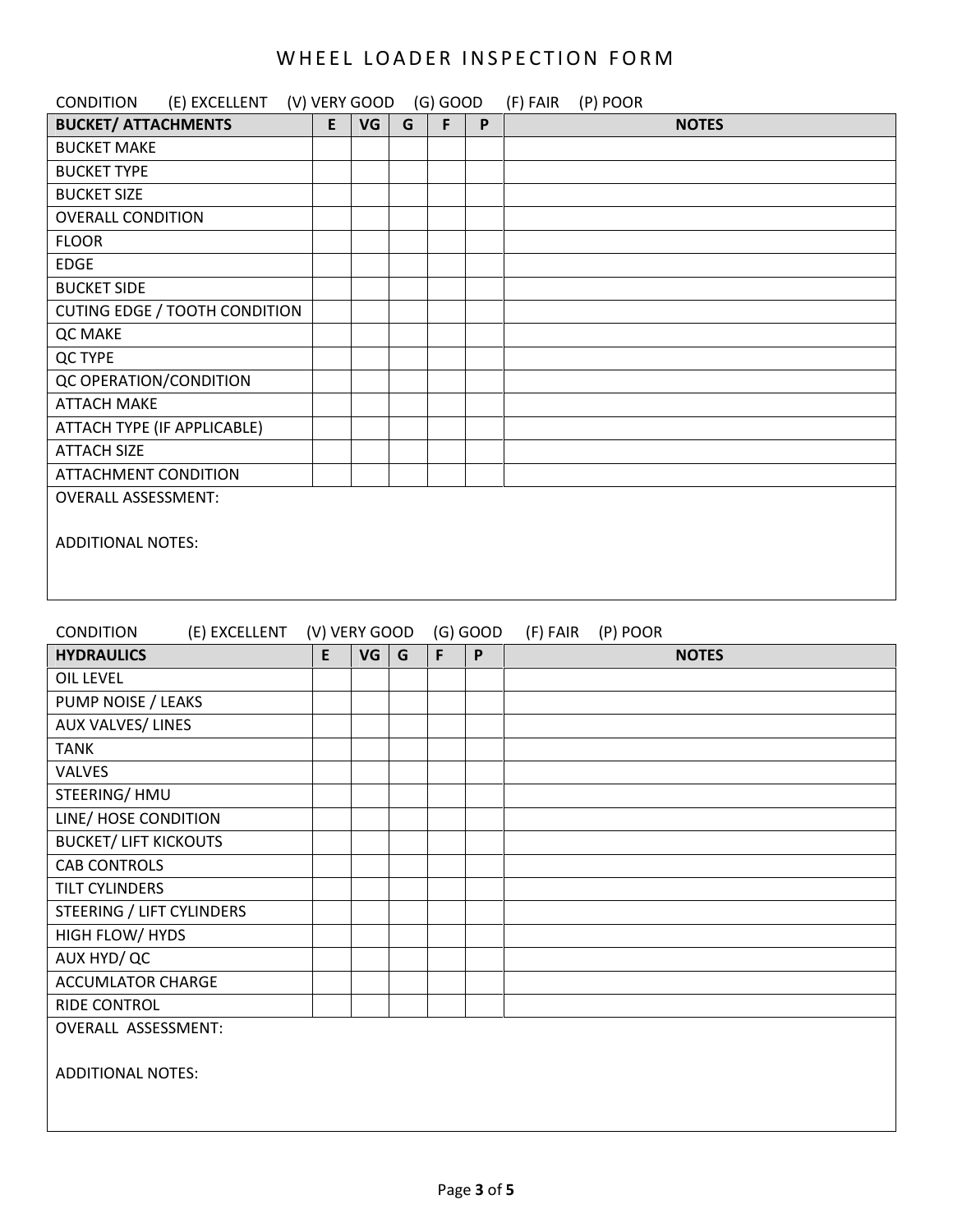| <b>CONDITION</b><br>(E) EXCELLENT (V) VERY GOOD (G) GOOD |   |    |   |   |   | (P) POOR<br>(F) FAIR |
|----------------------------------------------------------|---|----|---|---|---|----------------------|
| <b>POWERTRAIN</b>                                        | E | VG | G | F | P | <b>NOTES</b>         |
| <b>ENGINE MAKE / MODEL</b>                               |   |    |   |   |   |                      |
| <b>EPA TIER</b>                                          |   |    |   |   |   |                      |
| <b>ENGINE SN</b>                                         |   |    |   |   |   |                      |
| SMOKE / BLOW BY                                          |   |    |   |   |   |                      |
| <b>ENGINE OIL LEVEL / CONDITION</b>                      |   |    |   |   |   |                      |
| <b>ENGINE OIL LEAKS</b>                                  |   |    |   |   |   |                      |
| <b>RADIATOR CAP</b>                                      |   |    |   |   |   |                      |
| COOLANT LEVEL/CONDITION                                  |   |    |   |   |   |                      |
| <b>BELTS/HOSES</b>                                       |   |    |   |   |   |                      |
| <b>TURBO</b>                                             |   |    |   |   |   |                      |
| <b>EITHER</b>                                            |   |    |   |   |   |                      |
| <b>TRANSMISSION TYPE</b>                                 |   |    |   |   |   |                      |
| <b>TRANSMISSION OPERATION</b>                            |   |    |   |   |   |                      |
| TRANSMISSION OIL / LEAKS                                 |   |    |   |   |   |                      |
| TRANS SHIFT CONTROLS/ LINKAGE                            |   |    |   |   |   |                      |
| <b>TORQUE CONVERTOR OPERATION</b>                        |   |    |   |   |   |                      |
| FINAL DRIVES/ DRIVE LINES                                |   |    |   |   |   |                      |
| <b>BRAKES</b>                                            |   |    |   |   |   |                      |
| <b>PARK BRAKE</b>                                        |   |    |   |   |   |                      |
| <b>DIFFERENTIAL LOCK</b>                                 |   |    |   |   |   |                      |
| FRONT/REAR DIFF OPERATION                                |   |    |   |   |   |                      |
| <b>OVERALL ASSESSMENT:</b>                               |   |    |   |   |   |                      |
| <b>ADDITIONAL NOTES:</b>                                 |   |    |   |   |   |                      |
|                                                          |   |    |   |   |   |                      |

| <b>TIRES</b>               | <b>TIRE MAKE / MODEL</b> | % REMAINIING | <b>NOTES</b> |
|----------------------------|--------------------------|--------------|--------------|
| <b>LEFT FRONT</b>          |                          |              |              |
| <b>RIGHT FRONT</b>         |                          |              |              |
| <b>LEFT REAR</b>           |                          |              |              |
| <b>RIGHT REAR</b>          |                          |              |              |
| <b>TIRE SIZE</b>           |                          |              |              |
| <b>OVERALL ASSESSMENT:</b> |                          |              |              |
| <b>ADDITIONAL NOTES:</b>   |                          |              |              |
|                            |                          |              |              |